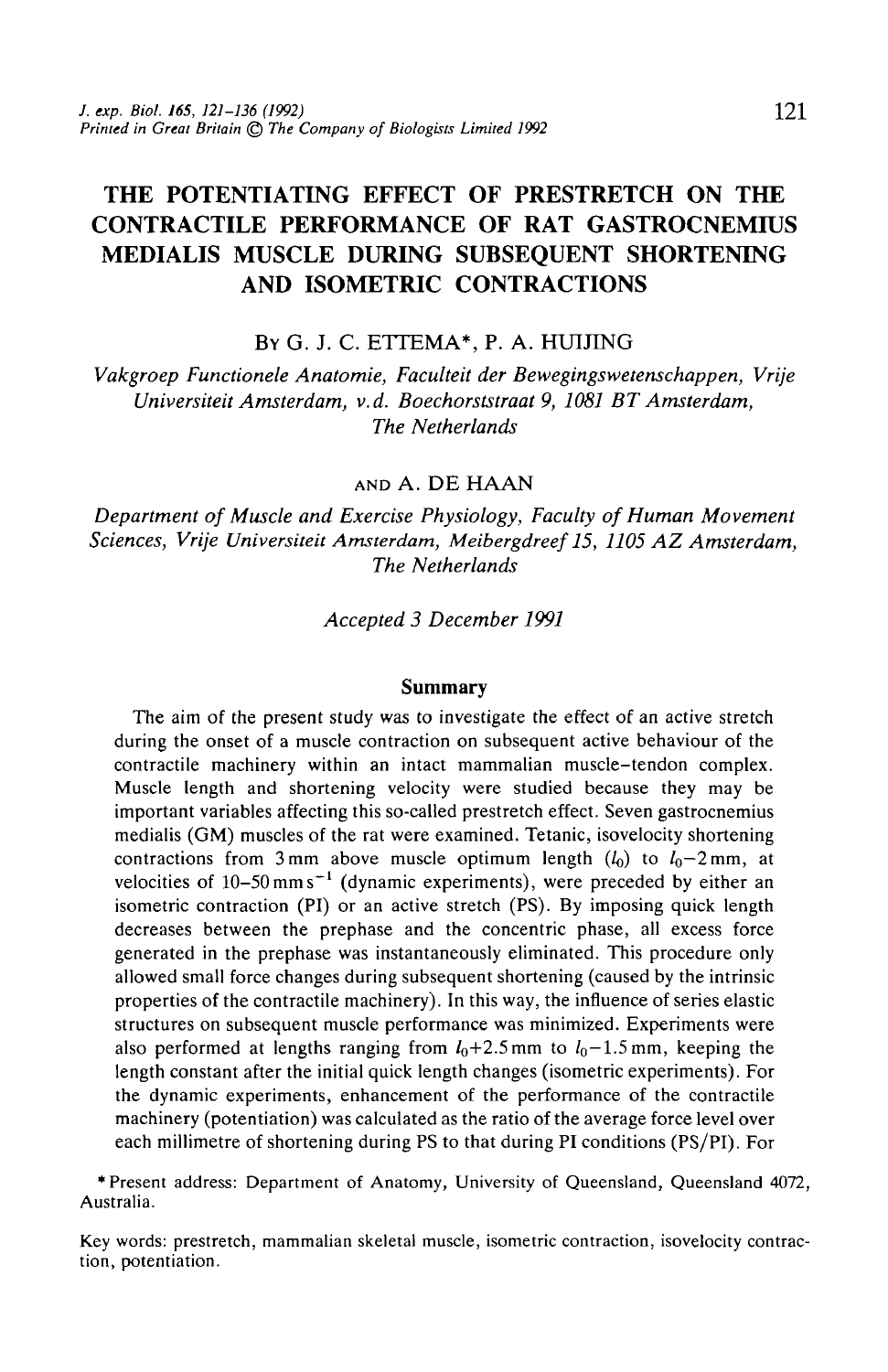the isometric experiments, the PS/PI force ratio after 300 ms of stimulation was used.

The main result of the present study confirmed results reported in the literature and experiments on isolated muscle fibres. For all conditions, a potentiation effect was found, ranging from about 2 to 16 %. Muscle length appeared to have a large positive effect on the degree of potentiation. At the greatest lengths potentiation was largest, but at lengths below optimum a small effect was also found. A negative influence of shortening velocity was mainly present at increased muscle lengths  $(l_0+2.5$  mm and  $l_0+1.5$  mm). For the dynamic experiments, no interaction was found between the effects of muscle length and shortening velocity on potentiation. However, there was a clear difference between the isometric and dynamic responses: the dependence of potentiation on muscle length was significantly greater for the isometric contractions than for the dynamic ones. These isometric-dynamic differences indicate that the processes underlying prestretch effects operate differently under isometric and dynamic conditions. The conditions under which the experiments were performed allow us to suggest that the potentiation effects described here might play an important role in ballistic movements containing active stretch periods (e.g. countermovement jumping).

### **Introduction**

The enhancement of performance of skeletal muscle caused by active stretching is a well-known phenomenon (Abbott and Aubert, 1952; Cavagna and Citterio, 1974; Edman *et al.* 1978,1982; van Atteveldt and Crowe, 1980; Sugi and Tsuchiya, 1981, 1988; Cavagna *et al.* 1985; de Haan *et al.* 19896; Ettema *et al.* 1990a,*b).* The positive influence of active stretch on the work performance of the contractile machinery (i.e. cross-bridges) during subsequent shortening has been clearly demonstrated in studies on single muscle fibres (e.g. Edman *et al.* 1978; Sugi and Tsuchiya, 1981; Cavagna *et al.* 1985, 1986). Active stretch has a so-called potentiating effect on the contractile machinery (i.e. the force-velocity curve is shifted towards higher force values for a given velocity); this is probably caused by enhanced force production per cross-bridge rather than by an increase in the number of attached cross-bridges (Cavagna *et al.* 1985; Sugi and Tsuchiya, 1988). In addition to this potentiation effect on the contractile machinery, two other mechanisms cause a stretch-induced enhancement of work performance in whole muscle-tendon complexes. First, because of enhancement of muscle force, extra energy is released from the series elastic component (i.e. all elastic structures connected in series with the contractile machinery) (Cavagna, 1977; Ettema *et al.* 1990a,*b).* Second, there is an interaction between the series elastic component and the contractile machinery. That is, the behaviour of the series elastic structures will, for a great part, determine the loading conditions under which the contractile machinery is active. For example, during the onset of an isometric muscle contraction, the muscle fibres shorten as a result of the elongation of the tendinous structures (Ettema et al. 1990b; Griffiths, 1991). This influence of series elastic structures plays a particularly important role during stretch-shortening contrac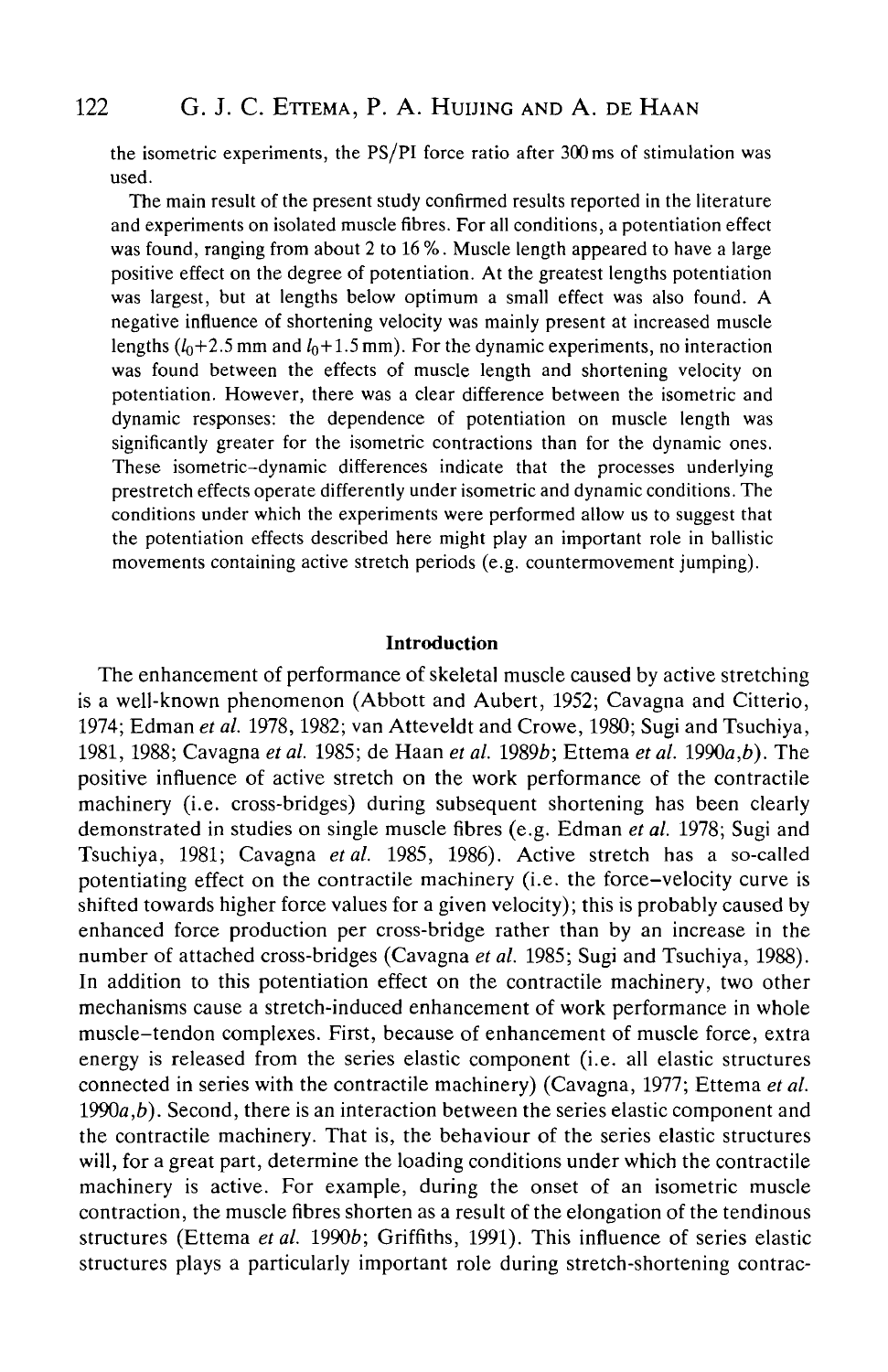tions because the large fluctuations in muscle force cause considerable changes in the length of the elastic structures (Avis *et al.* 1986; Ettema *et al.* 19906). A large part of the difference in muscle performance following an active stretch or an isometric contraction can be explained by this mechanism: at a given muscle length, active muscle force is maximised when this muscle length is reached by lengthening. The tendinous structures are elongated more under these conditions and therefore the muscle fibres act at a shorter length than they do after an isometric contraction at the same muscle length.

Because of the occurrence of these different mechanisms during stretchshortening contractions, little is known about the extent of the actual potentiation effect in whole muscle and about its dependence on factors such as muscle length and the shortening velocity of the muscle after it has been stretched. To our knowledge, only Cavagna *et al.* (1968) and Bergel *et al.* (1972) have reported measurements in which the effects of active prestretch of a muscle on subsequent shortening performance were caused exclusively by potentiation of the contractile machinery. Their protocol ensured that neither an enhanced release of elastic energy nor a difference in loading of the contractile element (caused by different series elastic behaviour) occurred. Bergel *et al.* (1972) found little or no enhancement in the performance of the contractile machinery caused by potentiation, whereas Cavagna *et al.* (1968) did find an enhanced contractile performance (see their Fig. 13). This discrepancy could have been caused, for example, by a difference in relative muscle length or shortening velocity used in the two sets of experiments.

The aim of the present study was to examine the influence of muscle length and shortening velocity on potentiation *per se,* which was induced by an active prestretch. In this way, we could examine whether the potentiation effect was a general feature, independent of muscle loading. An additional purpose was to study these effects in an intact mammalian muscle-tendon complex instead of on an isolated fibre preparation, thus mimicking some conditions found *in vivo.* This made it possible to see whether potentiation is important for muscle mechanics in real-life movements. This approach, however, demanded some compromises between fundamental research and the *in vivo* approach. One rather unnatural aspect was the quick release between the prephase and subsequent contraction, as was used by Bergel *et al.* (1972). This was necessary to minimize the influence of the series elastic component on the enhancement of muscle performance. A second artificial aspect was the maximal tetanic excitation of the muscle. This method allowed us to exclude any kind of neurological effects (reflexes) caused by mechanical stretch. Thus, we were able to restrict our study to the local stretch mechanisms within the muscle itself. It should be noted, however, that as a consequence the results may only be applicable to ballistic movements, in which muscle activation reaches the maximum level possible under *in vivo* conditions. We induced the potentiation using a more or less natural method of stretching. That is, the stretch was applied at the onset of activation instead of during the isometric force plateau (de Haan *et al.* 19896; Ettema *et al.* 1990a,*b).* Care was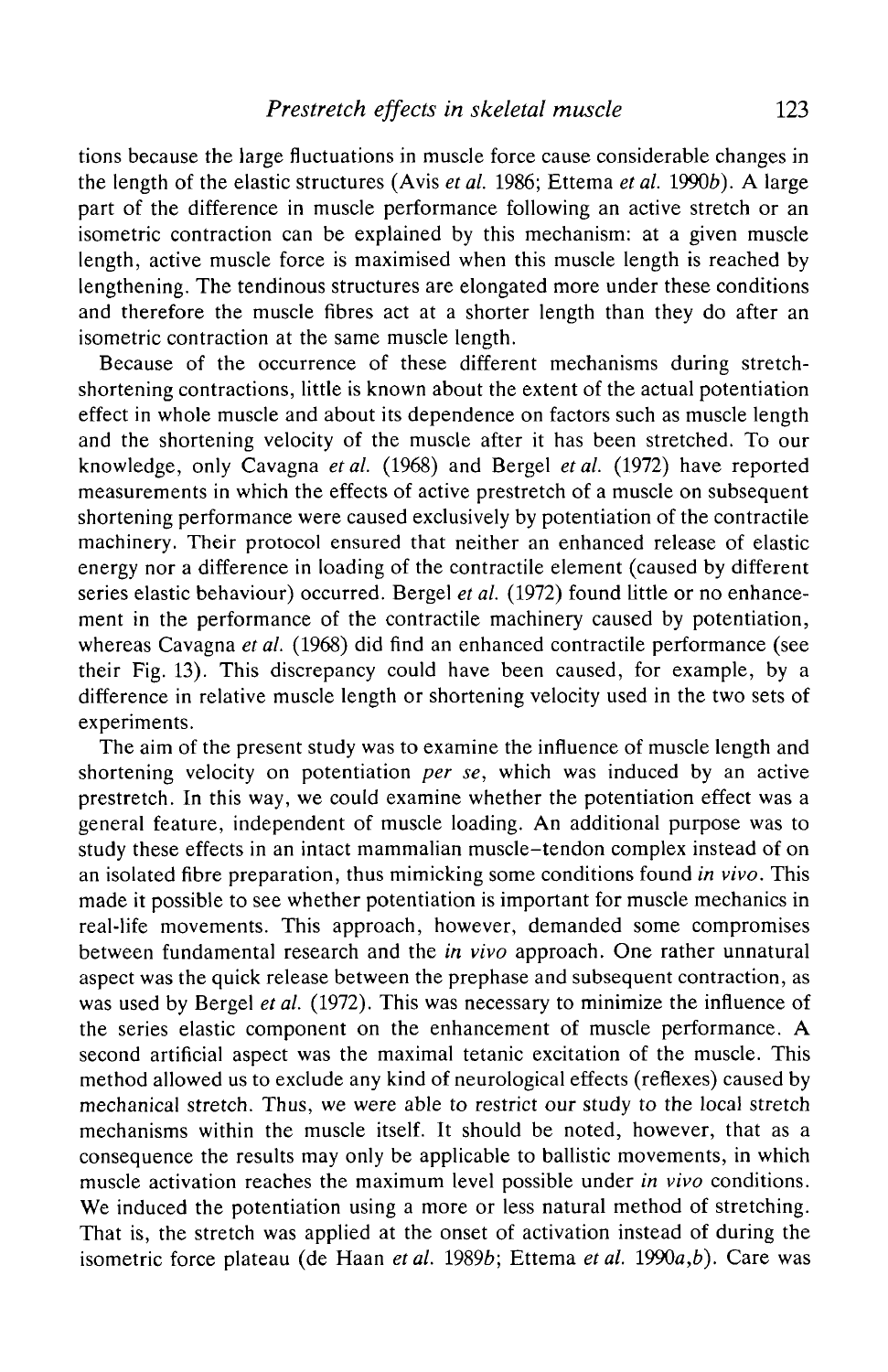taken to ensure that the stretches produced high peak forces such as those found during ballistic movements *in vivo* (Biewener *etal.* 1988).

### **Materials and methods**

### *Surgery and experimental protocol*

The experiments were performed *in situ* on the gastrocnemius medialis muscle (GM) of the rat. Seven young adult Wistar rats (body mass 240-284g) were anaesthetized with pentobarbital (initial dose 10mg per 100g body mass, intraperitoneally). The GM muscle-tendon complex was freed from its surrounding tissues, and the calcaneus was cut loose from the foot. The following morphological and physiological variables were measured for the seven muscles (mean, S.D.): muscle mass 849±72mg; muscle-tendon complex optimum length  $40.1 \pm 1.3$  mm; muscle fibre optimum length  $12.9 \pm 1.0$  mm; length of the tendinous structures  $28.1 \pm 0.8$  mm; maximal isometric force  $11.27 \pm 0.75$  N. The distal tendon was tightly knotted and glued (Histoacryl Blau) to a steel wire. The calcaneus, which was left attached to the tendon, acted as an anchoring point, preventing slippage. The wire was connected to a strain gauge force transducer. The origin of the muscle was fixed by clamping the femur in a metal clamp. All measurements were made using a muscle ergometer described by Woittiez *etal.* (1987). The muscle was activated by supramaximal electrical stimulation of the severed nerve (60Hz square-wave pulses; 0.4ms, 3mA). This frequency caused an almost, but not completely, fused tetanic contraction. The temperature of the muscle surface was controlled at  $27\pm0.1^{\circ}$ C by means of infrared light, the intensity of which was regulated electronically. This temperature was chosen as a compromise between minimizing force transients induced by the 60 Hz stimulation frequency and working at physiological temperatures. Muscle optimum length  $(l_0)$ , determined with an accuracy of 0.5 mm, was defined as the length at which isometric tetanic force  $(F_0)$  was greatest. The lengths of the muscle-tendon complex components were measured at  $l_0$ , after termination of the experiments (see above).

Stretch-shortening contractions (henceforth called prestretch or PS contractions) and shortening contractions preceded by an isometric phase (pre-isometric or PI contractions) were imposed on each muscle. The experimental protocol is shown schematically for these contractions in Fig. 1. The timing of all events during the experiments was controlled by computer. In each PS experiment the muscle was stretched at a velocity of  $20 \text{ mm s}^{-1}$  for  $250 \text{ ms}$ , whereas in the PI experiments the muscle was kept at constant length for this initial period. Stimulation started during muscle lengthening, 120 ms prior to the onset of shortening (i.e. at the end of the prephase). The stretch applied during activation was 2.4mm. At the end of the prephase, a quick length decrease was applied, reducing muscle force instantaneously. This release was followed by a steady shortening, henceforth called the isovelocity phase. After the quick length decrease (i.e. at the onset of the isovelocity shortening), the muscle-tendon complex length was always  $l_0+3$  mm. During the isovelocity shortening phase the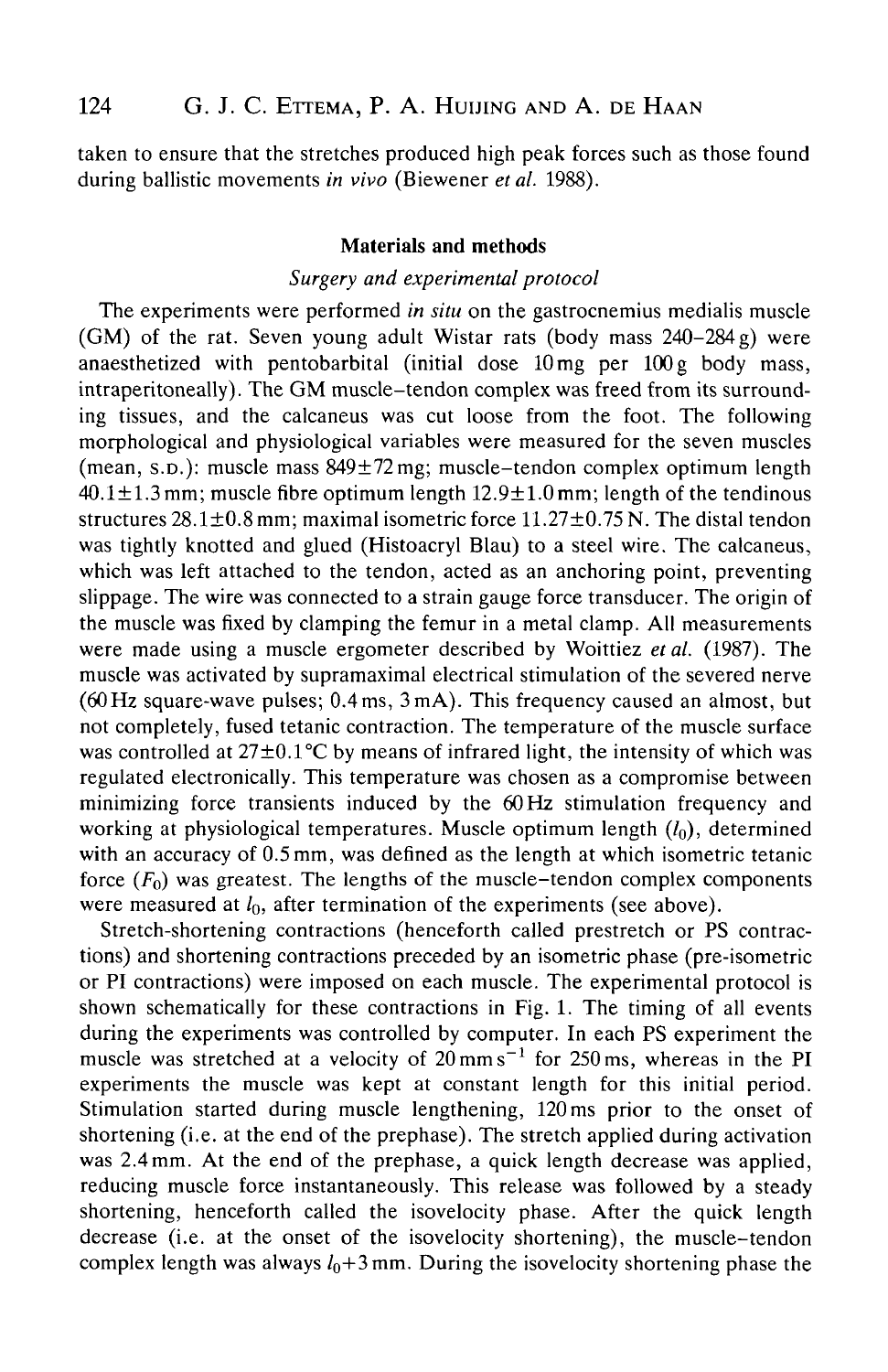

Fig. 1. Schematic representation of the experimental protocol for the dynamic (A) and isometric (B) experiments. Lines indicate length changes imposed on the muscle (shortening velocities,  $v$ , are given). The upward arrow indicates the onset of activation.  $\Delta l$  is the amplitude of the quick release (imposed at time zero) needed to reduce the force level. For the isometric experiments, muscle length  $(l_x)$  ranged from  $I_0+2.5$  mm to  $I_0-1.5$  mm. The vertical dotted line in B indicates the moment of measurement.

muscle shortened by 5 mm at a velocity of 10, 20, 30, 40 or 50 mm  $s^{-1}$ . Stimulation ceased about 30 ms after the end of muscle shortening. The prestretch experiments were also performed using an isometric period subsequent to the prestretch and quick length decrease (Fig. IB). This isometric period was induced at muscle lengths of  $l_0+2.5$  mm,  $l_0+1.5$  mm,  $l_0+0.5$  mm,  $l_0-0.5$  mm and  $l_0-1.5$  mm. The PI contractions for these experiments consisted of standard isometric contractions performed at the same final muscle length.

The protocol was designed in this a way to cover a large part of the length-force and force-velocity curves. Thus, we were able to examine not only the general features of prestretch effects but also specific potentiation features that depended on muscle load.

The quick release was applied to prevent a slow, long-lasting decline in force, starting from the force level at the end of the prephase to another, more or less steady, force level during the isovelocity shortening or isometric contraction period (Fig. 2). We aimed to attain the force level that would have been found by extrapolating back in time the subsequent force trajectory. This eliminated all excess force almost instantly, limiting force transients during the subsequent contraction to a minimum. Therefore, very little elastic energy release (or take up) occurred during the contraction period of interest. Furthermore, length changes of the series elastic structures were kept to a minimum, excluding the influence of the interaction between series elastic structures and the contractile machinery. The influence of the series elastic structures on work performance was thus reduced to a minimum. As a consequence, force enhancement was a good estimate of the potentiation of the contractile machinery alone. The amplitude of the quick length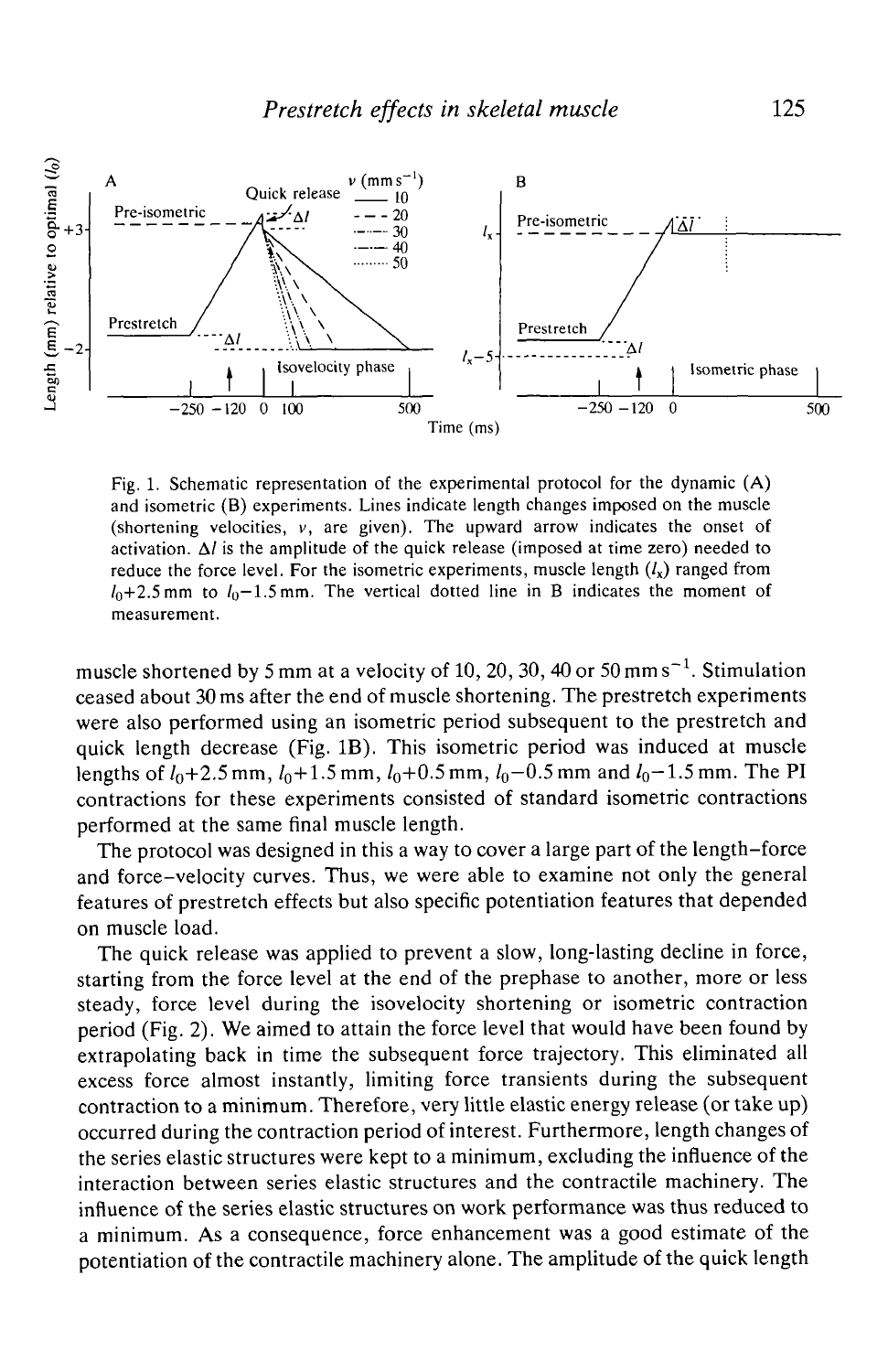

Fig. 2. (A) An example of the main effect of the use of a quick release directly after a prestretch on muscle force. The solid, dotted and dashed curves represent the isometric control, the prestretch with a quick release and the prestretch without a quick release, respectively. The lower traces indicate the corresponding length changes. The vertical arrow indicates the moment of force measurement. (B) An example of the influence of the amplitude of quick release on force levels after prestretch (dashed and dotted lines) and pre-isometric (solid lines) contractions for a shortening velocity of  $10 \text{ mm s}^{-1}$ . The lower trace indicates the length changes for one of the prestretch contractions. (C) Enlargement of the outlined part of B. Arrows indicate the force level at the onset of steady isovelocity shortening for prestretch  $(F_{PS})$  and pre-isometric  $(F_{\text{Pl}})$  contractions.

decrease necessary for a correct force reduction was estimated roughly in a pilot experiment and was determined exactly for each individual muscle by trial and error (see Results for the strategy used for determining the 'correct' force reduction). Edman *et al.* (1982) showed that such length decreases following an active stretch did not change the final force level reached during isometric contractions and, thus, did not interfere with the effects of an active prestretch (see also the Results section).

The average force level during isovelocity shortening was calculated for each millimetre of shortening, i.e. at mean muscle lengths of  $l_0+2.5$  mm,  $l_0+1.5$  mm,  $l_0+0.5$  mm,  $l_0$ -0.5 mm and  $l_0$ -1.5 mm. The ratio of these mean force levels (PS/PI) was taken as a measure of the potentiation effect. For the isometric experiments, the PS/PI ratio was calculated following 300 ms of activation (few force transients or none at all occurred at that time) (Fig. 2A). Note that, for the shortening contractions, the PS/PI ratio also reflects work performance, because the shortening range is similar for PS and PI contractions. Furthermore, for these shortening contractions, muscle length coincides with the amount of shortening done by the muscle at the point of measurement (both muscle length and the amount of shortening may affect muscle performance because of the deactivation mechanism described by Edman, 1975).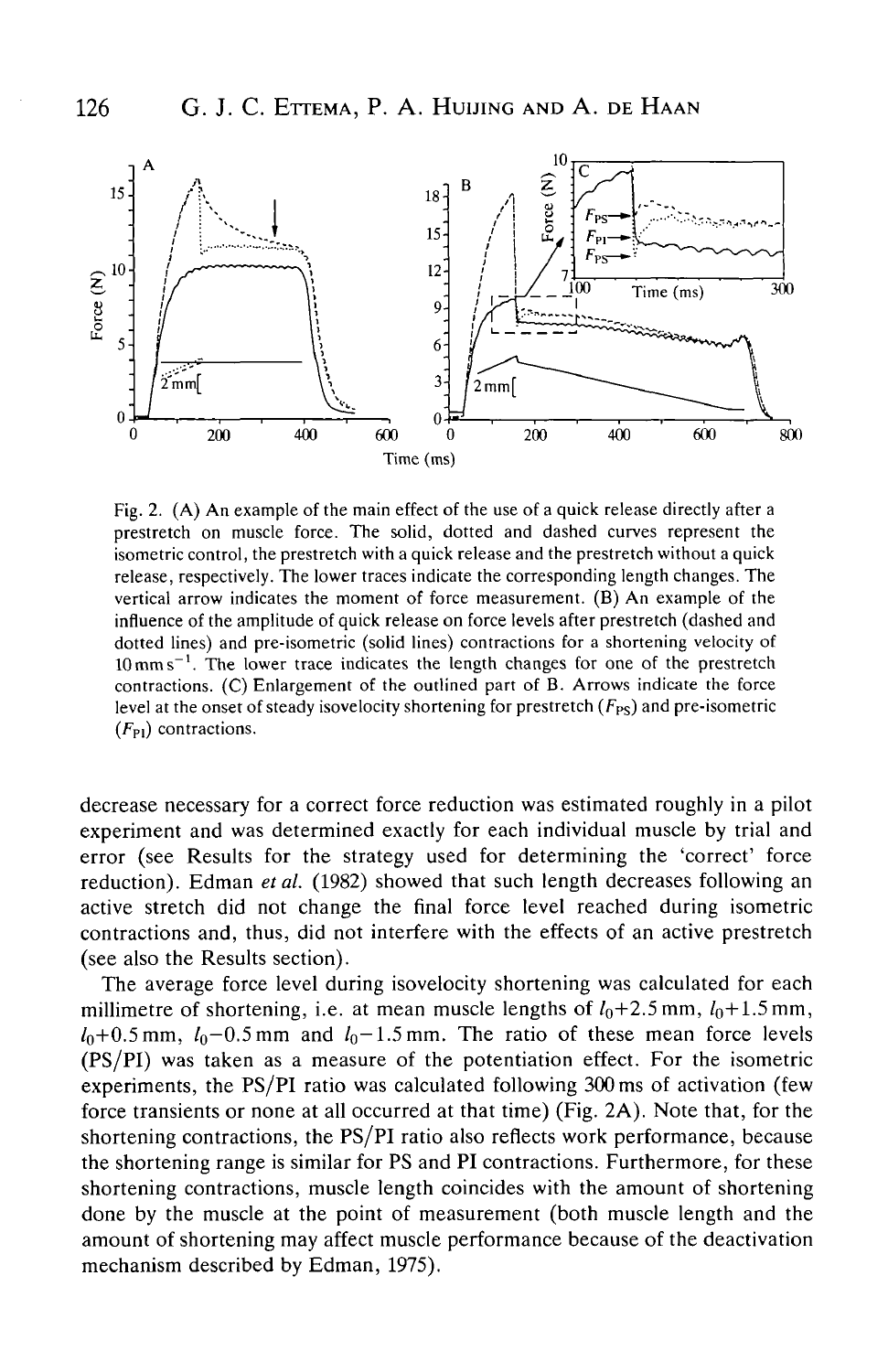### *Statistics*

The significance of influences of the investigated variables on the potentiation effect was tested using least-squares linear regression. For each muscle length and shortening velocity, potentiation (PS-PI difference) was tested for significance against zero using the Student's *t*-test (one-tailed,  $P < 0.05$ ). Differences between the isometric and the dynamic experiments were tested for significance using the Student's *t*-test (two-tailed,  $P < 0.05$ ). The significance of interaction effects between shortening velocity and muscle length on potentiation in the dynamic experiments was tested using a two-way analysis of variance  $(ANOVA, P<0.05)$ .

#### **Results**

# *Influence of the amplitude of quick release*

Fig. 2B shows an example of experimental length and force tracings of prestretch and pre-isometric contractions in which the amplitude of the quick release was varied. These tracings show that only during the first period of isovelocity shortening (in most cases less than 40 ms) was the force level clearly affected by the amplitude of the quick release. During subsequent shortening, the force patterns of contractions with a similar prephase but different amplitudes of quick release had similar values. During isovelocity shortening, a dynamic equilibrium force level was apparently reached, its value depending on the muscle length and shortening velocity and on the prephase condition. As stated above, the effects of series elastic interaction were reduced to a minimum. Therefore, the different effects of the PS and PI prephases indicate the existence of the potentiation effect at the level of the contractile machinery. The force tracings shown in Fig. 2B confirm the existence of this potentiation: even though the force at the onset of isovelocity shortening is somewhat lower for one of the prestretch contractions (dotted line), the force subsequently increases above the level for the pre-isometric contraction.

In contrast to the findings of Edman *et al.* (1982), for some of the experiments, relatively small force differences induced by different amplitudes of quick release appeared to be sustained during the entire contraction. This small influence was not taken into account when comparing prestretch and pre-isometric contractions in this study. Thus, they should be considered as a source of error for the estimate of potentiation.

A badly chosen quick release amplitude would have resulted in a considerable force transient during the first part of the isovelocity shortening. Under these conditions, a clear influence of the series elastic structures would have occurred. This would have resulted in a serious error in the estimation of the actual potentiation. It was not possible to determine exactly the correct force level for the onset of the subsequent isovelocity shortening phase. However, because of the length-force characteristics, a small rise in force was expected during the first period of the isovelocity shortening (from  $l_0+3$  mm towards  $l_0$ ). Furthermore, pilot experiments showed that a steady force level was established in a much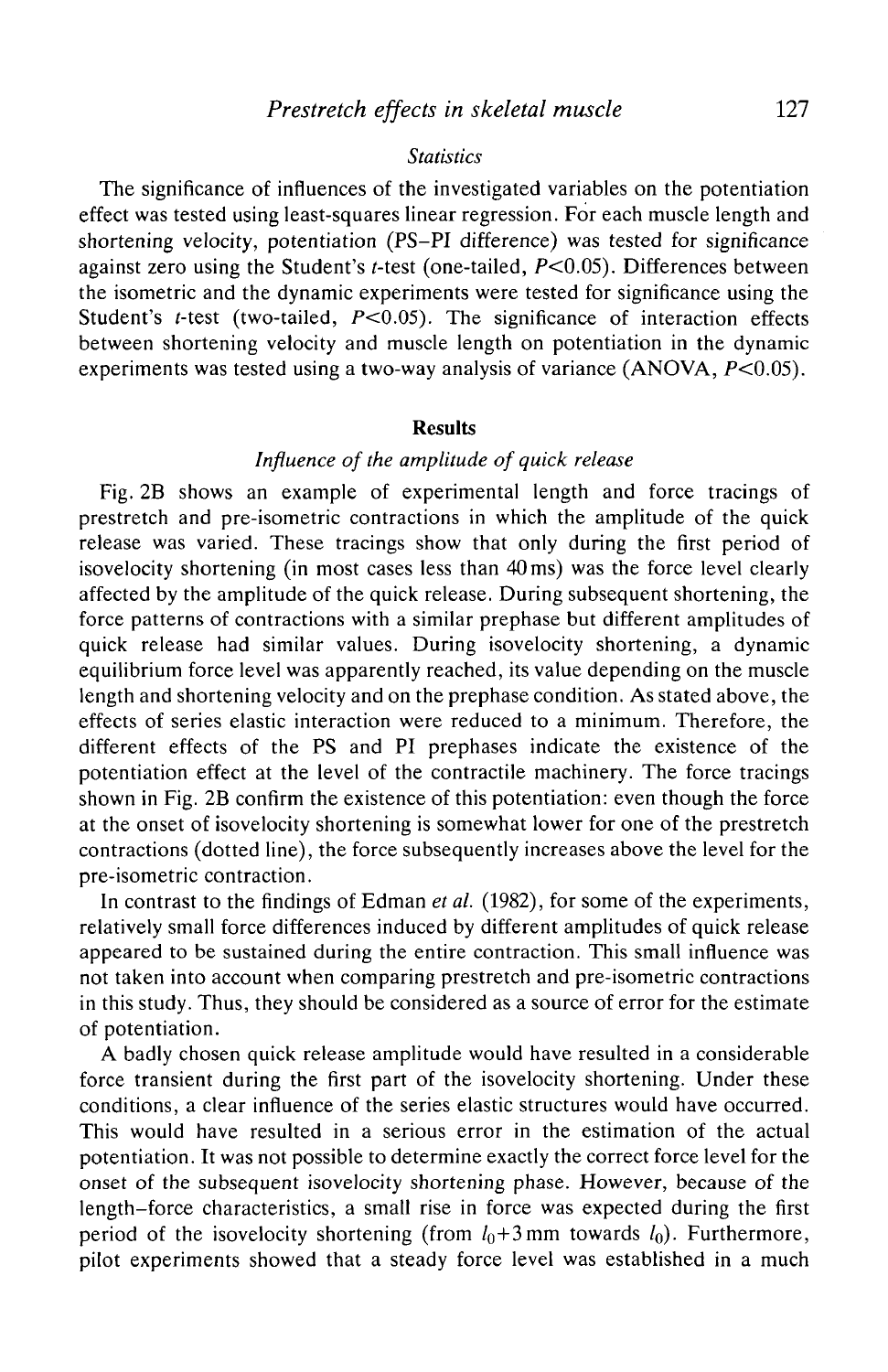shorter time when the force had to increase rather than decrease to reach the equilibrium level. For these reasons, we decided to use amplitudes of quick releases such that a small increase in force (about 0.1-0.2 N) occurred in the first part of the isovelocity shortening. As a result, the force level immediately after the quick release was always somewhat higher in the prestretch experiments than in the pre-isometric experiments. For the isometric experiments we used a quick release amplitude (also resulting in a small force redevelopment,<0.3 N, rather than a force decrease) subsequent to the release (Fig. 2A). This enhanced a rapid establishment of the equilibrium force level.

# *Effects of muscle length and the amplitude and velocity of muscle shortening on potentiation*

The PS/PI force ratios were plotted against both shortening velocity (Fig. 3) and muscle length (Fig. 4). A positive potentiation caused by prestretch was found for all except two of the  $30$  conditions used in this study (Student's t-test, onetailed, P<0.05). At a muscle length of  $l_0$ -1.5mm, there was no significant potentiation at velocities of 0 and  $30 \text{ mm s}^{-1}$ . Potentiation varied, depending on the contraction conditions, from about  $+2\%$  to  $+16\%$ . Even at lengths below optimal muscle length, small but significant potentiation effects were found (Fig. 3E).

When examining of the influence of shortening velocity on potentiation, the isometric experiments (i.e.  $v=0$ ) were not taken into account because of the difference in the protocol (see below for further explanation). An effect of shortening velocity is clearly present in the first part of the shortening phase (i.e. at  $l_0+2.5$  mm and  $l_0+1.5$  mm, Fig. 3A,B): a higher shortening velocity results in a smaller potentiation. Later in the period of shortening the velocity effect was smaller (Fig. 3E) or not present (Fig. 3C,D). Note that, at short lengths, during the last 2 mm of shortening the potentiation is rather low, so an actual dependence of potentiation on velocity would have been difficult to detect. Fig. 5 shows the relative force enhancement calculated for the entire shortening of 5 mm. For the entire range of velocities measured in this study, an active prestretch moved the force-velocity curve towards higher force levels.

In the shortening experiments, the dependence of the potentiation effect on muscle length (and thus on the amount of shortening as well as on contraction time) is very clear: at shorter lengths the potentiation effect is greater at all shortening velocities (Fig. 4B-F: significant PS/PI-length regression slopes for all velocities). A similar but stronger dependence of potentiation on muscle length was found for isometric contractions. The PS/PI-length regression slope was significantly greater for the isometric experiments, compared to the shortening experiments (Fig. 6, Student's f-test, paired comparison, two-tailed, *P<0.05).* In contrast to the shortening experiments, only a single contraction was performed for each length in the isometric condition. Therefore, for the isometric experiments, the difference in muscle length was independent of the amount and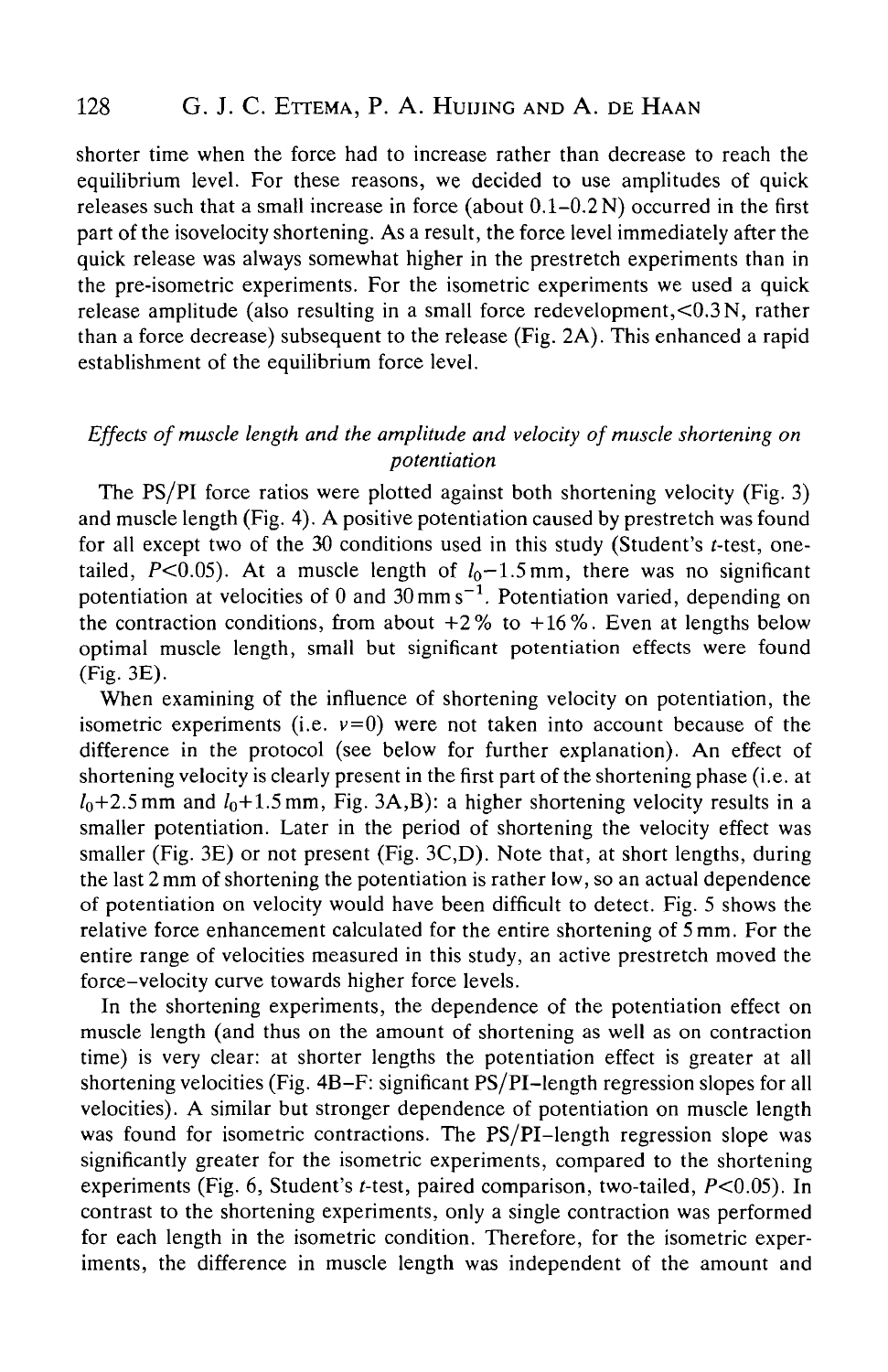

Fig. 3. Force potentiation as a function of shortening velocity at different muscle lengths. Solid lines are linear regressions. Mean values  $(N=7) \pm s$ .D. (bars) are shown. Isometric data  $(\blacksquare)$  (not used in the regression analysis) are shown for comparison. All mean values are significantly greater than 100% (Student's t-test, one-tailed,  $P<0.05$ ), except where marked not significant (NS). Results of linear regressions: (A)  $y=114.5-0.112x$ ,  $r=0.460***$ ; (B)  $y=112.1-0.103x$ ,  $r=0.560***$ ; (C)  $y=109.3-0.030x$ ,  $r=0.179$ , NS; (D)  $y=107.5-0.027x$ ,  $r=0.157$ , NS; (E)  $y=105.7-0.084x$ ,  $r=0.402$ <sup>\*</sup>; slopes differ from zero: \* $P \le 0.05$ , \*\*\* $P \le 0.01$ , NS, not significant.

duration of shortening. Thus, the stronger length dependence for the isometric condition suggests that the amplitude of shortening has a positive effect on the potentiation mechanism. In contrast, the fact that the muscle length has itself become smaller has a negative effect on potentiation.

Results of the two-way analysis of variance (ANOVA) showed no interaction effect of length and velocity on the potentiation for the dynamic experiments.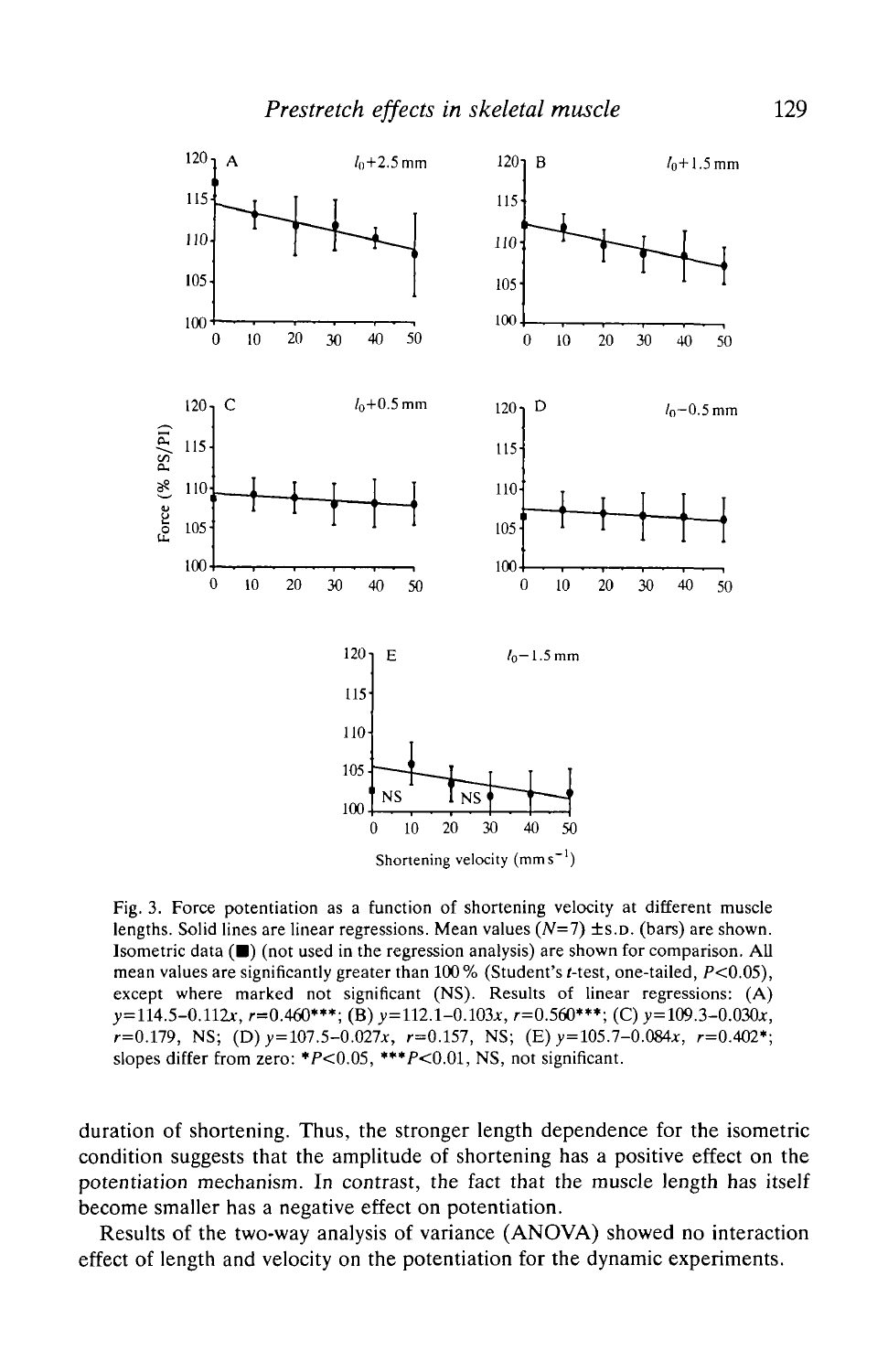$(P<0.01)$ .



Fig. 4. Force potentiation as a function of muscle length at different shortening velocities (v). Solid lines are linear regressions. Mean values  $(N=7)$  ±s.p. (bars) are shown. All mean values are significantly greater than  $100\%$  (Student's t-test, onetailed, *P<0.05),* except where marked not significant (NS). Results of linear regression: (A)  $y=107.7+3.44x$ ,  $r=0.842$ ; (B)  $y=108.6+1.88x$ ,  $r=0.799$ ; (C)  $y=107.1+1.95x$ ,  $r=0.766$ ; (D)  $y=106.3+2.17x$ ,  $r=0.748$ ; (E)  $y=106.2+1.81x$ ,

#### **Discussion**

 $r=0.688$ ; (F)  $y=105.8+1.29x$ ,  $r=0.488$ . All slopes differ significantly from zero

The results of the present study show that an active prestretch causes a substantial enhancement of the performance of the contractile machinery during a subsequent period of contraction (for at least 500 ms). In addition to parameters of the prestretch period (see Ettema *etal.* 1990a), the type of load applied to the muscle after the prestretch period seems to play a crucial role in this potentiation effect. In accordance with Edman *et al.* (1978), Ettema *et al.* (1990b) and de Haan *etal.* (1991), muscle length was shown to be the dominant factor regulating the amount of potentiation. Furthermore, particularly at muscle lengths greater than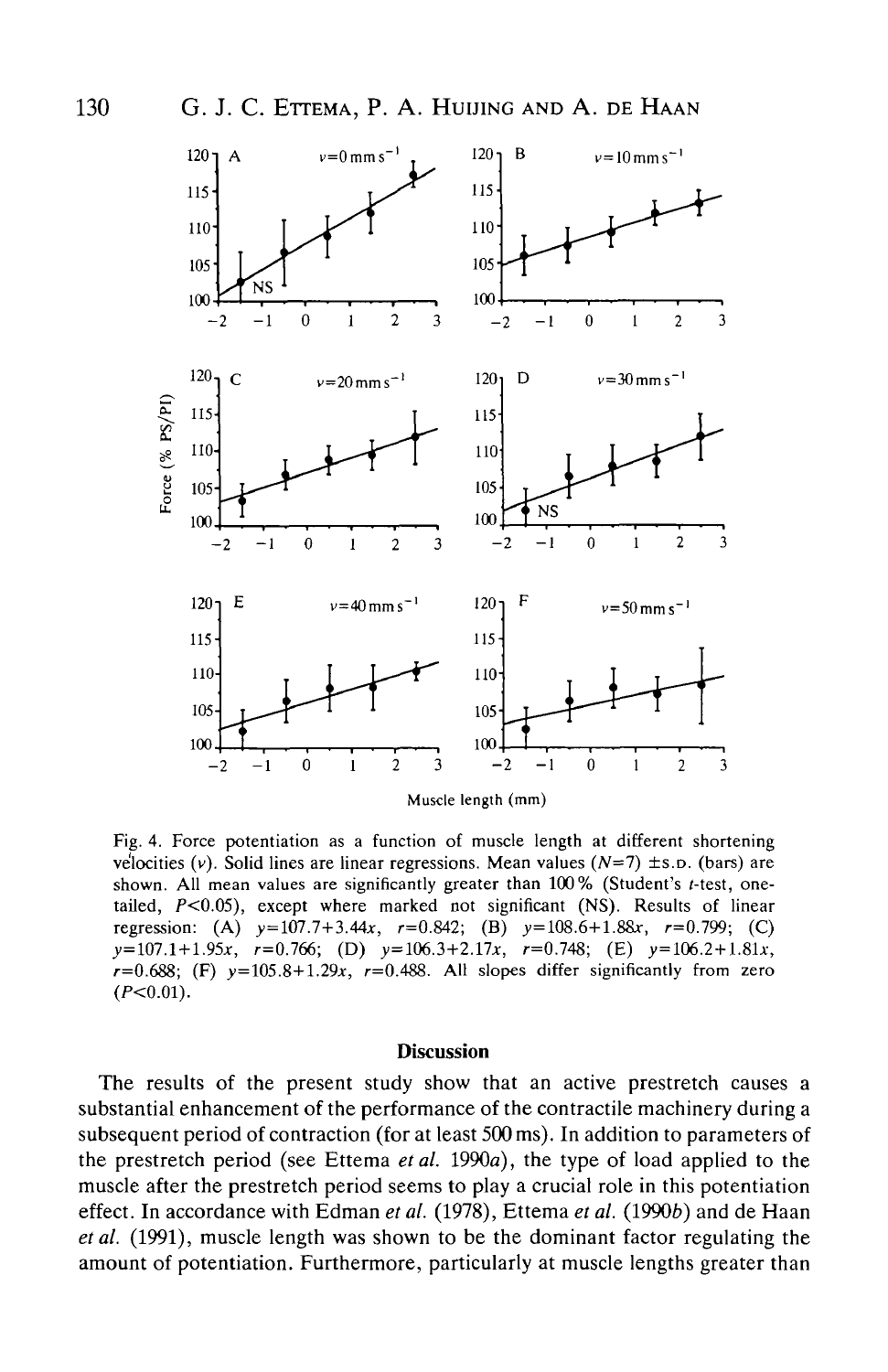

Fig. 5. Relative force enhancement (% PS/PI) as a function of shortening velocity caused by prestretch (mean  $\pm$ s.p.,  $N=7$ ) calculated for the entire shortening of 5 mm.



Fig. 6. The slope of the muscle length-potentiation regressions as a function of shortening velocity. The bars indicate  $\pm$ s.p. ( $N=7$ ) and the dashed line indicates the mean value for the dynamic experiments.  $\bullet$ , isovelocity (dynamic);  $\blacksquare$ , isometric.

the optimal length, potentiation is negatively related to the shortening velocity of the muscle. The results suggest that the muscle potentiation effects described here probably play an important role in ballistic movements containing active stretch periods (e.g. countermovement jumping). Furthermore, the amount of this potentiation will clearly depend on the dynamics of the muscles involved in the movements. Ettema *et al.* (1990a) concluded from *in situ* experiments on rat GM that potentiation only plays a minor role during movement *in vivo* (when compared to the enhanced release of series elastic energy). Similar conclusions were drawn by de Graaf *et al.* (1987) and Avis *et al.* (1986), based on *in vivo* experiments concerning, respectively, jumping and isovelocity leg extension in humans. All of the prestretch-induced enhancement of muscle performance reported by those authors could be explained by enhancement of elastic energy release or by interaction between series elastic structures and the contractile machinery. Our present results show that such conclusions should not be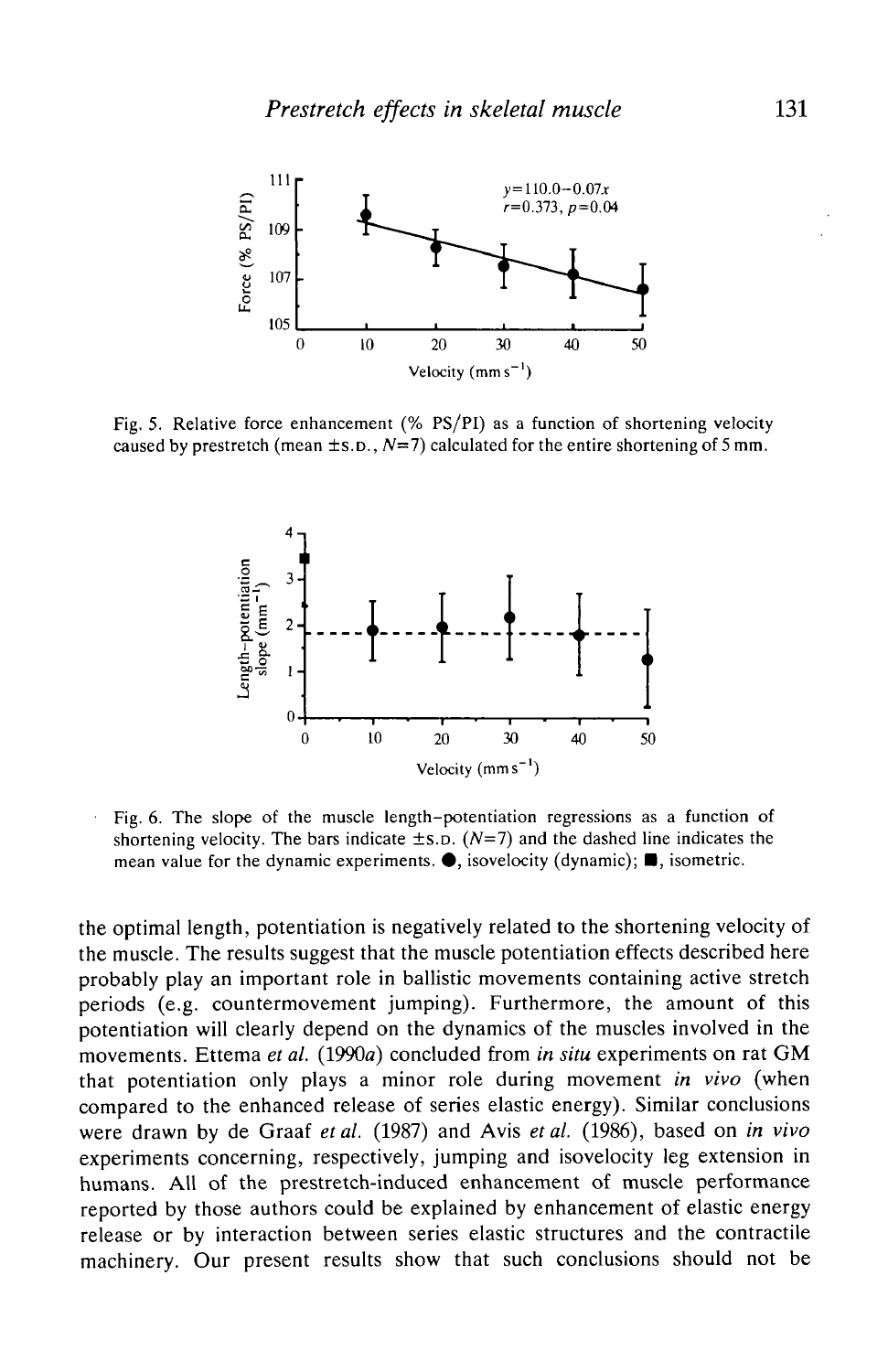generalized to all types of countermovement in which prestretch plays a role. The static and dynamic properties of the muscles involved must be considered when studying the role of muscle potentiation in different movements.

One could argue that the potentiation found in this study occurred only in a part of the muscle which, in real-life situations, may never be active while it is stretched. However, the literature indicates that, for ballistic movements such as jumping, it is most likely that a large part of the gastrocnemius is active during the stretch period. For example, Biewener *etal.* (1988) found peak forces of about 175 % of *Fo* for gastrocnemius and plantaris muscles during jumping of the kangaroo rat. These force levels indicate approximately maximal recruitment of those muscles (Biewener *et al.* 1988). The results of Sullivan and Armstrong (1978) also point in this direction: for the rat, fast galloping induced glycogen depletion in nearly 100% of the gastrocnemius muscle fibres. In voluntary eccentric contractions of the human triceps surae, most large motor units are probably active (Nardone *et al.* 1989). Therefore, if in real-life situations potentiation only occurs in a fibre population that is not active during stretch, it must be restricted to only a small portion of the total muscle fibres. The potentiation values found in the present study, however, are of such a level that they cannot be attributed to just a small population of fibres. If this were so, relative potentiation would yield unrealistically high levels for the affected fibres. (If, for example, 10 % of the fibre population is responsible for a total muscle potentiation of 10 %, then the potentiation would have to be 100 % for that fibre population.) Thus, we conclude that potentiation of the contractile machinery probably plays an important role during *in vivo* stretch-shortening contractions.

# *Influence of muscle length on potentiation*

The literature indicates that potentiation occurs at long muscle lengths, but not below optimum length. For example, Edman *et al.* (1978) found no isometric force enhancement after prestretch at sarcomere lengths below 1.8 $\mu$ m, i.e. about 14% below optimum length  $(2.1 \mu m)$ . Ettema *et al.* (1990*b*) found a slightly negative effect of prestretch on muscle performance just below muscle optimum length (about 1 mm) during isotonic shortening. However, these negative effects appeared to be of a transient character and could not be demonstrated for a period of 140ms of isotonic shortening (Ettema *etal.* 19906). In contrast, we obtained significant potentiation at lengths below muscle optimum length (Fig. 3D,E). For instance, at  $l_0$  – 1.5 mm, muscle fibre length was estimated to be about 12 % below fibre optimum length, but some potentiation still occurred.

There can be no doubt about the qualitative influence of muscle length on the effects of prestretch, but it is not yet clear what length results in no potentiation effect at all. Our present results show, however, that this critical length lies well below optimum length. It may be that the discrepancy between whole-muscle and single-fibre studies reflects the effect of a diversity of relative fibre lengths within the intact muscle (Herzog and ter Keurs, 1988; Huijing, 1988; Bobbert *et al.* 1990).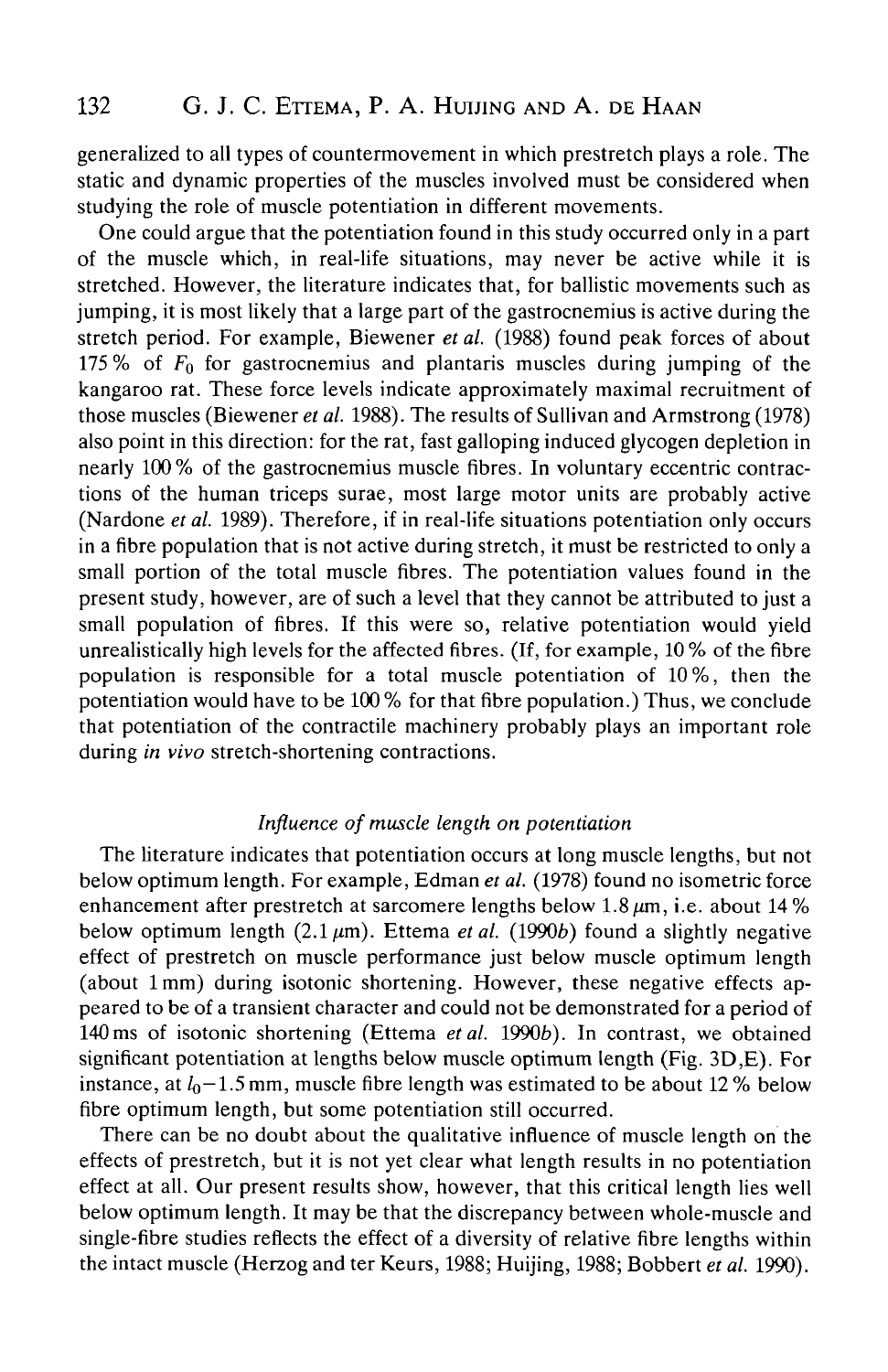# *Prestretch effects in skeletal muscle* 133

### *Effects of potentiation on the force-velocity curve*

For isolated fibres, Edman *et al.* (1978) found a shift in the isotonically measured force-velocity curve only at lengths above the optimum length. In the present study, such a shift occurred at both long and short muscle lengths (i.e. at, and just below, muscle optimum length) for the range of slow shortening velocities. Cavagna and Citterio (1974), Edman *et al.* (1978) and Sugi and Tsuchiya (1981) showed that maximal unloaded shortening velocity is not affected by active stretch. Most of our present findings are in agreement with this. Assuming that a linear extrapolation of our data towards maximum shortening velocities (i.e. >100mms~<sup>1</sup> ; de Haan, 1988; de Haan *et al.* 1989a) is justified, virtually no potentiation effect would be left at maximum shortening velocity. According to the regression shown in Fig. 5, zero potentiation would be reached at a shortening velocity of about 140 mm  $s^{-1}$ . However, the range of velocities over which the data were obtained does not justify a linear extrapolation over such a wide range. For example, a hyperbolic curve fit may be more suitable in this case. It should be noted, therefore, that the linear extrapolation only gives a rough approximation of the velocity yielding zero potentiation. The overall negative influence of shortening velocity on the potentiation effect indicates (as proposed by Edman *et al.* 1978) that active stretch does not alter the kinetics of cross-bridge function. Instead, it is more likely that, at a given and unaltered cross-bridge cycling rate, higher forces can be generated after active stretch.

### *Dynamic* versus *isometric loading conditions*

A striking result is the clear difference in potentiation effects between isometric and dynamic (i.e. shortening) conditions following a prestretch. The influence of muscle length on the potentiation mechanism is stronger for isometric contractions than for shortening contractions [i.e. the slope of the muscle length-potentiation regression curve is greater for the isometric experiment (Fig. 6). For the isometric experiment, the slope is 3.44, whereas for the shortening experiments it ranges from 1.29 to 2.17]. This discrepancy can be explained in part by a simple interaction between the influence of muscle length and shortening velocity. The interaction works as follows. First, at short muscle lengths only minor potentiation occurs. This potentiation is probably zero at a certain length below muscle optimum length, and this length is independent of the shortening velocity. Second, at increased muscle lengths the potentiation effect is clearly negatively related to shortening velocity (Fig. 3A). A simple combination of these two phenomena results in a relationship between the length-potentiation regression coefficient and shortening velocity. Such a hypothetical relationship could not be demonstrated for the dynamic data. (A two-way ANOVAshowed no interaction effect of length and velocity on the potentiation for the dynamic experiments. This means that velocity does not influence the length-potentiation slope.) Thus, this interaction mechanism cannot explain the significant differences between the isometric and dynamic PS/PI-length regression slopes (Fig. 6). Apparently some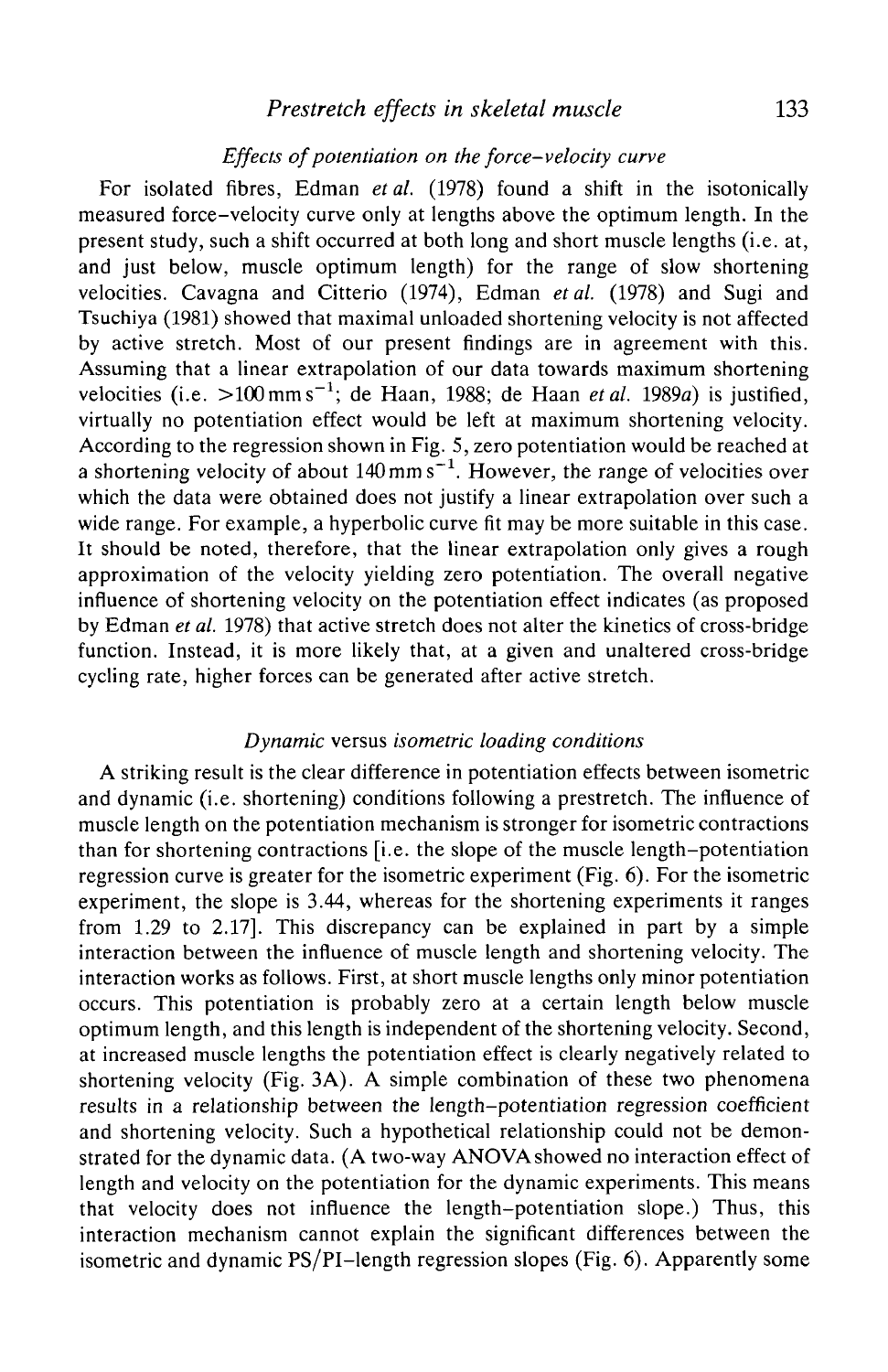difference between the dynamic and isometric conditions caused the potentiation effect to become less dependent on muscle length for the dynamic condition than for the isometric condition. A logical first step is to relate this feature to some aspects of the experimental design, instead of seeking a difference in principle between dynamic and isometric contractions. We discuss aspects of the experimental design below, and show that it is unlikely that they caused the discrepancy between the dynamic and isometric results.

First, the time elapsed from the end of the prephase (prestretch or isometric prephase) was exactly the same for all isometric experiments, while for the shortening experiments the duration of activation was related to the muscle length and reciprocally related to the velocity of shortening. De Haan *et al.* (1991) showed that potentiation caused by active stretch lasted for longer (about 1 s) than did the contractions in our experiments (0.5s). Nevertheless, if any effect of prestretch changed during a subsequent contraction, it seems logical to suppose that the effects would have decreased with time. Because a given amount of shortening at a higher velocity took less time, one would expect the slope of the length-potentiation regression to decrease with increasing shortening velocity. However, as already mentioned, no differences were found between these slopes at different shortening velocities. Even more importantly, in the isometric experiments, the time after the prephase had no influence on the muscle length-potentiation relationship. Therefore, one would expect the coefficient for this relationship to be lowest at a shortening velocity of  $0 \text{ mm s}^{-1}$  (i.e. isometric experiments), which is clearly not the case (Fig. 6).

Second, the differences in the prestretch period between the shortening and isometric experiments are a factor worth considering. For the isometric contractions, not only the isometric period following the prephase but also the prephase itself (stretch) were set at different lengths. This length was directly coupled to the isometric length after the prephase. It is possible that the length at which the stretching occurs is also of importance, thus increasing the dependence of potentiation on muscle length. If this were the case, one would have expected the potentiation at long muscle lengths to be similar for both isometric and shortening conditions and, at short muscle lengths, to be lower for the isometric condition than for the shortening condition. Our results do not support this hypothesis. Furthermore, recent experiments show that neither the length during the prestretch phase nor the amplitude of subsequent shortening affected this effect. Only the length at which the muscle was held afterwards determined the amount of potentiation (A. de Haan, unpublished results).

It is interesting to consider the discrepancy between the isometric and dynamic potentiation effects as a reflection of an essential difference of contraction dynamics under these two conditions. A possible explanation is that, instead of one, several different mechanisms induce the potentiation effect. Amemiya *et al.* (1988) proposed that the myofilament lattice was disordered by active stretch, thus enhancing muscle force: repulsion forces between the filaments would be increased, in turn being converted into enhanced fibre forces by means of the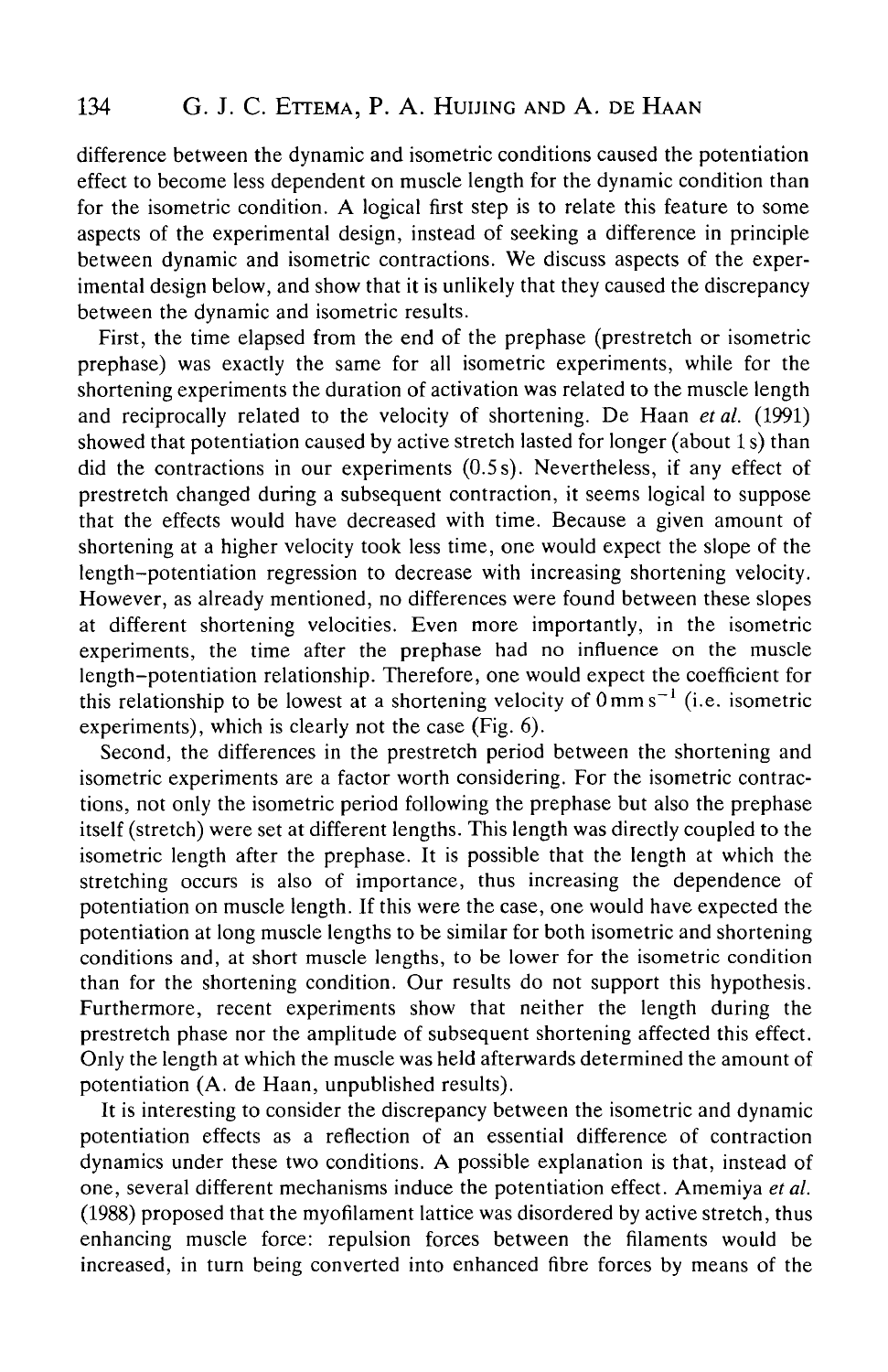constant-volume mechanism. This disordering behaves like an extra parallel force component. Another mechanism lies within the cross-bridges, which are pulled into a higher energy state by an active stretch (Hatze, 1981). It should be noted that this higher energy state is different from an elastic-like extension of the crossbridges, which should be equated to storage of series elastic energy (Flitney and Hirst, 1978; Cavagna *etal.* 1985). This elastic extension only results in an enhancement of work performance during the first cross-bridge cycle of such extended cross-bridges. We propose that at least one of the potentiating mechanisms depends on muscle length and is abolished by shortening of the contractile machinery (i.e. cross-bridge cycling). For example, the amount of disordering of the myofilament lattice caused by stretch may depend on fibre length. Since the inner myofilament distance decreases with fibre length, a given displacement within the lattice will have a relatively greater effect at long fibre lengths. Suppose, for example, that active cross-bridge cycling quickly pulls the filaments back into order again, regardless of the velocity of the cross-bridge cycling. This would explain the lower dependence of potentiation on muscle length in the dynamic experiments. (The potentiation caused by this lattice-disordering mechanism would then be represented by the difference between the regression line in Fig. 4A and the average of the lines in Fig. 4B-F.) Some other potentiation mechanism must also be present, because there is still considerable potentiation left in the dynamic contractions (Fig. 4B-F). Such a hypothesis is very preliminary, of course. Clearly, research on isolated fibres is needed. Our results show that some fundamental aspects of potentiation (and muscle contraction in general) can be demonstrated even in an intact muscle-tendon complex.

## **References**

- ABBOTT, B. C. AND AUBERT, X. M. (1952). The force exerted by active striated muscle during and after change of length. *J. Physiol., Lond.* 117, 77-86.
- AMEMIYA, Y., IWAMOTO, H., KOBAYASHI, T., SUGI, H., TANAKA, H. AND WAKABAYASHI, K. (1988). Time-resolved X-ray diffraction studies on the effect of slow length changes on tetanized frog skeletal muscle. *J. Physiol., Lond.* 407, 231-241.
- Avis, F. J., TOUSSAINT, H. M., HUUINC, P. A. AND VAN INGEN SCHENAU, G. J. (1986). Positive work as a function of eccentric load in maximal leg extension movements. *Eur. J. appl. Physiol.* 55, 562-568.
- BERGEL, D. H., BROWN, M. C., BUTLER, R. G. AND ZACKS, R. M. (1972). The effect of stretching a contracting muscle on its subsequent performance during shortening. /. *Physiol., Lond.* 225, 21P-22P.
- BIEWENER, A. A., BLICKHAN, R., PERRY, A. K., HEGLUND, N. C. AND TAYLOR, C. R. (1988). Muscle forces during locomotion in kangaroo rats: force platform and tendon buckle measurements compared. *J. exp. Biol.* 137, 191-205.
- BOBBERT, M. F., ETTEMA, G. J. C. AND HUIJING, P. A. (1990). The force-length relationship of a muscle-tendon complex: experimental results and model calculations. *Eur. J. appl. Physiol.* 61, 323-329.
- CAVAGNA, G. A. (1977). Storage and utilization of elastic energy in skeletal muscle. *Exercise*
- *Sport Sci. Rev.* 5,89-129. CAVAGNA, G. A. AND CITTERIO, G. (1974). Effect of stretching on the elastic characteristics and the contractile component of frog striated muscle. *J. Physiol., Lond.* 239, 1-14.
- CAVAGNA, G. A., DUSMAN, B. AND MARGARIA, R. (1968). Positive work done by a previously stretched muscle. *J. appl. Physiol.* 24, 21-32.